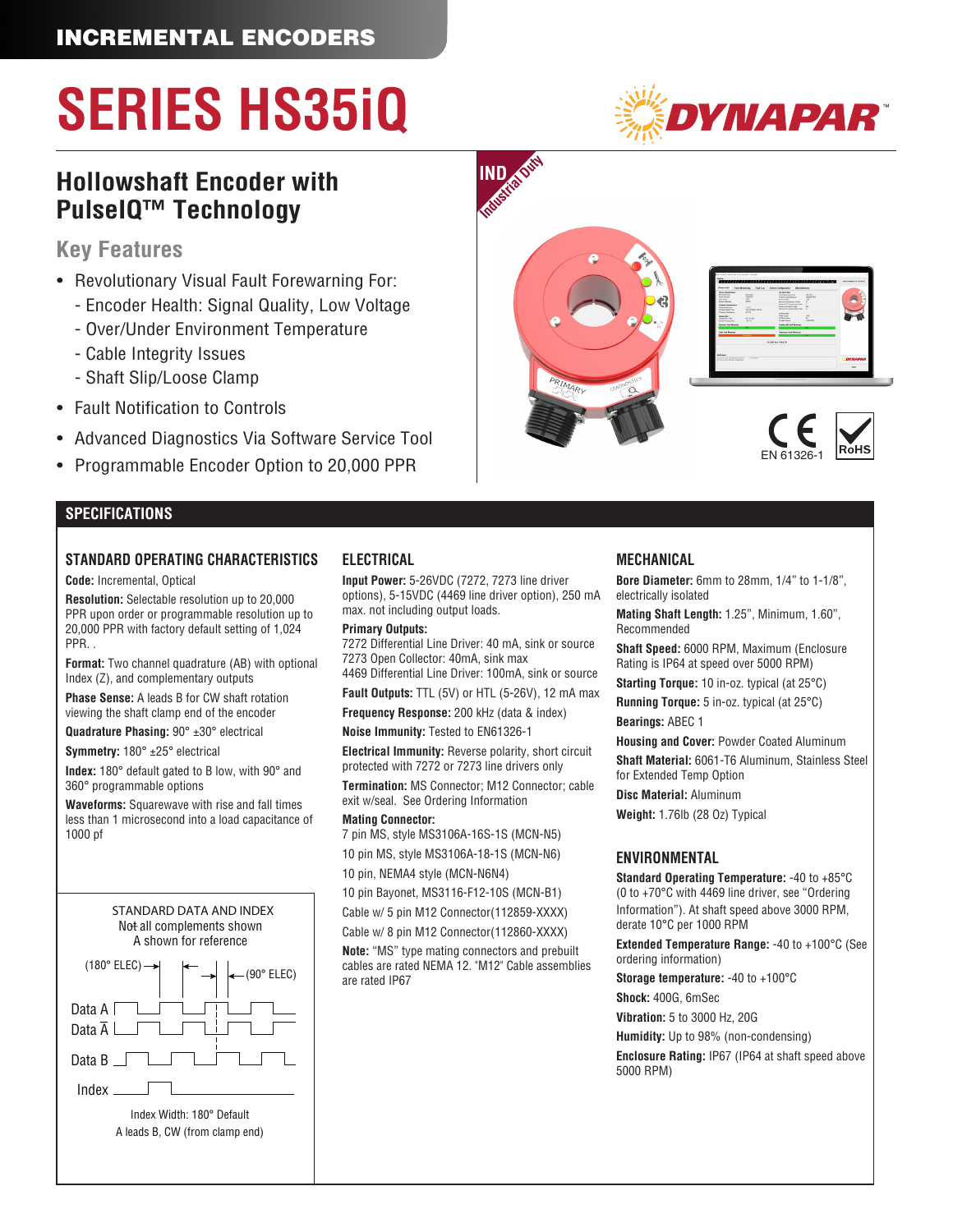

### **PULSEIQ<sup>™</sup> TECHNOLOGY SPECIFICATIONS**

#### **FAULT FOREWARNING**

The HS35iQ Encoder with PulseIQ™ Technology provides fault forewarning for common encoder issues. Notification to the user is via status lights on the encoder and a digital output to the control system. Fault signal is provided as 5V (TTL) or 5-26V (HTL).

|                                        |                                                                                               |                                                          | <b>Operation</b>                                      | <b>Corrective Action</b>                                                      |                                                      |                                                                                                                     |
|----------------------------------------|-----------------------------------------------------------------------------------------------|----------------------------------------------------------|-------------------------------------------------------|-------------------------------------------------------------------------------|------------------------------------------------------|---------------------------------------------------------------------------------------------------------------------|
| <b>Fault</b>                           | <b>Fault Condition</b>                                                                        | Green                                                    | <b>Red</b>                                            | <b>Orange</b><br>(Fault Recovery)                                             | <b>Orange</b><br>(Warning)                           | <b>Sequence</b>                                                                                                     |
| F <sub>o</sub> c<br>Over-Temperature   | Internal encoder<br>temperature exceeds<br>operating conditions                               | <b>LED</b> pulses<br>green during<br>normal<br>operation | <b>LED</b> pulses<br>red<br>during fault<br>condition | LED "flickers"<br>(rapidly flashes)<br>orange for 30                          | LED pulses<br>orange for tem-<br>perature warning    | Verify ambient temperature on and<br>around the encoder is within acceptable<br>limits.                             |
| ⊲⊪{<br><b>Shaft Slippage</b>           | Detection of shaft<br>slippage                                                                |                                                          |                                                       |                                                                               | N/A                                                  | Stop rotation. Tighten coupling. Restart<br>and monitor.                                                            |
| <b>Cable Integrity</b>                 | Cable open or short con-<br>dition such as damaged<br>cable, touching or loose<br>conductors. |                                                          |                                                       | minutes after<br>fault is corrected<br>or cleared. Event<br>logged in onboard | N/A                                                  | Verify all cables are properly secured to<br>the encoder and no damage or shorts<br>are noticed.                    |
| Œ<br><b>Encoder Internal</b><br>Health | Electronics and voltage<br>monitoring                                                         |                                                          |                                                       | memory.                                                                       | LED pulses or-<br>ange for encoder<br>health warning | Check for sufficient voltage at encoder<br>connector and/or review Instructional<br>Manual for additional quidance. |

#### **PROGRAMMABILITY (OPTIONAL)**

For programmable units, specifications can be customized from factory default settings to the programmable options below when using included software in expert mode. Please see manual for details.

| <b>Specification</b>                     | <b>Factory Default Setting</b> | <b>Programmable Options</b>                                   |  |  |
|------------------------------------------|--------------------------------|---------------------------------------------------------------|--|--|
| <b>Pulses Per Revolution</b>             | 1.024 PPR                      | 1 to 20,000 PPR in 1 PPR increments                           |  |  |
| <b>Phasing</b>                           | A leads B, CW from clamp end   | A leads B, CW from clamp end<br>A leads B, CCW from clamp end |  |  |
| <b>Output Voltage</b>                    | TTL, Unless Ordered HTL        | TTL, HTL                                                      |  |  |
| <b>Z Index Pulse Polarity</b>            | <b>Standard High</b>           | Standard High, Inverted Low                                   |  |  |
| <b>Z</b> Index Pulse Position and Gating | 180° electrical gated to B low | 90°, 180° or 360° electrical, many gating options to A/B      |  |  |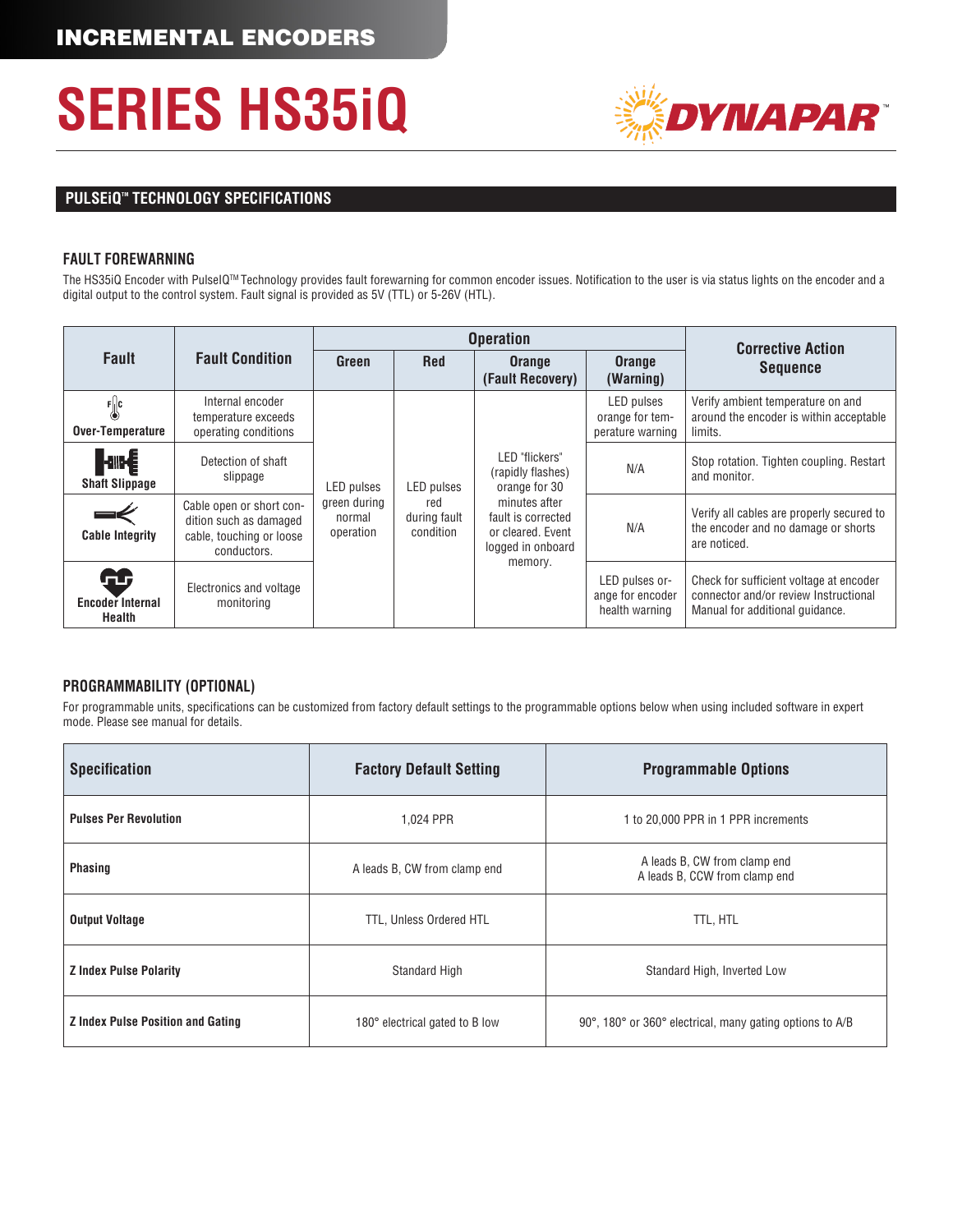

See next page for non-programmable unit options and part number information.

|                                         | PROGRAMMABLE UNIT ORDERING INFORMATION<br>To order, complete the model number with code numbers from the table below: |                                                                                                                                                                                                                                                                                                                                                                                            |                                                                                                                                                                                                                                                                                                                                                                                                                                                          |                                                                                                                                                                                                                                                                                                                                                                                                                                                                                                                                                                                                                                                                                                                                                                                                |                                                                                                                                                                                                                                                                                                                                                                                                                                                                                                                                                                                                                                                                                                                                                                                                                             |                                                                           |                              |  |
|-----------------------------------------|-----------------------------------------------------------------------------------------------------------------------|--------------------------------------------------------------------------------------------------------------------------------------------------------------------------------------------------------------------------------------------------------------------------------------------------------------------------------------------------------------------------------------------|----------------------------------------------------------------------------------------------------------------------------------------------------------------------------------------------------------------------------------------------------------------------------------------------------------------------------------------------------------------------------------------------------------------------------------------------------------|------------------------------------------------------------------------------------------------------------------------------------------------------------------------------------------------------------------------------------------------------------------------------------------------------------------------------------------------------------------------------------------------------------------------------------------------------------------------------------------------------------------------------------------------------------------------------------------------------------------------------------------------------------------------------------------------------------------------------------------------------------------------------------------------|-----------------------------------------------------------------------------------------------------------------------------------------------------------------------------------------------------------------------------------------------------------------------------------------------------------------------------------------------------------------------------------------------------------------------------------------------------------------------------------------------------------------------------------------------------------------------------------------------------------------------------------------------------------------------------------------------------------------------------------------------------------------------------------------------------------------------------|---------------------------------------------------------------------------|------------------------------|--|
|                                         |                                                                                                                       |                                                                                                                                                                                                                                                                                                                                                                                            |                                                                                                                                                                                                                                                                                                                                                                                                                                                          |                                                                                                                                                                                                                                                                                                                                                                                                                                                                                                                                                                                                                                                                                                                                                                                                |                                                                                                                                                                                                                                                                                                                                                                                                                                                                                                                                                                                                                                                                                                                                                                                                                             |                                                                           |                              |  |
| Code 1:<br>Model                        | Code 2:<br><b>PPR</b>                                                                                                 | Code 3:<br><b>Bore Size</b>                                                                                                                                                                                                                                                                                                                                                                | Code 4: Fixing                                                                                                                                                                                                                                                                                                                                                                                                                                           | <b>Code 5: Control Output Format</b>                                                                                                                                                                                                                                                                                                                                                                                                                                                                                                                                                                                                                                                                                                                                                           | <b>Code 6: Termination</b>                                                                                                                                                                                                                                                                                                                                                                                                                                                                                                                                                                                                                                                                                                                                                                                                  | Code 7: Fault<br><b>Output Format</b>                                     | <b>Code 8: Options</b>       |  |
| <b>HS35iQ</b>                           | <b>PROGR</b>                                                                                                          |                                                                                                                                                                                                                                                                                                                                                                                            |                                                                                                                                                                                                                                                                                                                                                                                                                                                          |                                                                                                                                                                                                                                                                                                                                                                                                                                                                                                                                                                                                                                                                                                                                                                                                | ×.                                                                                                                                                                                                                                                                                                                                                                                                                                                                                                                                                                                                                                                                                                                                                                                                                          |                                                                           |                              |  |
| <b>HS35iQ</b><br>Hollowshaft<br>Encoder | <b>PROGR</b><br>Programmable<br><b>Resolution Up</b><br>to 20,000 PPR.<br>Set as 1,024<br>PPR From<br>Factory         | $0.6$ mm<br>$1 \t1/4$ "<br>2 5/16"<br>$3 \space$ 8mm<br>$4 \frac{3}{8}$<br><b>5</b> 10mm<br>6.12mm<br>$7 \frac{1}{2}$<br>$8\quad 5/8"$<br><b>9</b> 15mm<br>A 16mm<br>$C$ 19mm<br>$D \quad 3/4"$<br>$E$ 20mm<br>$F \t 7/8$<br><b>G</b> 24mm<br>$H$ 1"<br>$J 1 - 1/8$<br>$M$ 14mm<br>$N$ 18mm<br>$P$ 25mm<br><b>R</b> 28mm<br>Not<br>Electrically<br>Isolated<br>$K$ 1-1/4"<br><b>S</b> 30mm | 0 None<br>1 Tether Kit, 4.5"<br>C-Face Single<br>Point with 3/8"<br>Bolt<br>2 Tether Kit, 8.5"<br>C-Face Single<br>Point with 1/2"<br>Bolt<br>3 Tether Kit,<br>Slotted with<br>T-bolts for<br>Standard AC<br>Motor Fan<br>Covers<br>6 Same as 1<br>w/ Cover<br>7 Same as 3<br>w/ Cover<br>8 Same as 2<br>w/ Cover<br>A Rod Tether<br><b>B</b> Rod Tether<br>+ Grounding<br>Strap<br><b>D</b> Rod Tether<br>+ Grounding<br>$Strap + 4.5"$<br>C-Face Cover | 0 ABZ, Single Ended, 5-26VDC<br>(7272)<br>1 ABZ, Single Ended O/C (7273)<br>2 ABZ, Single Ended O/C<br>w2.2k0hm (7273)<br>H Same as "0" with Extended<br><b>Temp Range</b><br>J Same as "1" with Extended<br><b>Temp Range</b><br>K Same as "2" with Extended<br>Temp Range<br>Not Available When Code 6 is H<br>4 Differential AB Only (7272).<br>5-26VDC In, Programmable<br>Vin or 5VDC Out<br>C Differential AB Only (4469).<br>5-15VDC In, Programmable<br>Vin or 5VDC Out<br>L Same as "4" with Extended<br><b>Temp Range</b><br>Not Available When Code 6 is 1.<br>6, or H<br>7 Differential ABZ (7272).<br>5-26VDC In, Programmable<br>Vin or 5VDC Out<br>9 Differential ABZ (4469)<br>5-15VDC In, Programmable<br>Vin or 5VDC Out<br>P Same as "7" with Extended<br><b>Temp Range</b> | 6 Pin Not Available.<br>Recommend 10<br>Pin MS and Mating<br>Cable Assembly.<br>1 $7$ Pin MS*<br>$6 \overline{7}$ Pin MS +<br>Mating*<br>2 10 Pin MS<br>4 10 Pin Bayonet<br>7 10 Pin MS +<br>Mating<br>9 10 Pin Bayonet +<br>Mating<br>$H$ 5 pin M12*<br>$J_8$ pin M12 <sup>*</sup><br>A 0.5m (18") Cable<br>$C \quad 1m (36")$ Cable<br>$D$ 2m (72") Cable<br>$E$ 3m (120") Cable<br>$F$ 0.3m (13") Cable<br>with 10 Pin Bulk-<br>head Connector<br>and Mate<br>G 0.3m (13") Cable<br>*Fault Output Not<br>Available on Primary<br>Connector for 7 Pin<br>Differential and All<br>M12 Connectors.<br><b>Fault Output</b><br>Available on Primary<br>Connector 7 pin<br>Single Ended, 10<br>pin MS and Bayonet<br>and cable exit.<br>Always Available<br>on Secondary<br>Diagnostic<br><b>Connector for All</b><br>Options. | 5V<br>0<br>$1 5-26V^*$<br>*5-26V output<br>determined by<br>input voltage | R1 Diagnostics and<br>Output |  |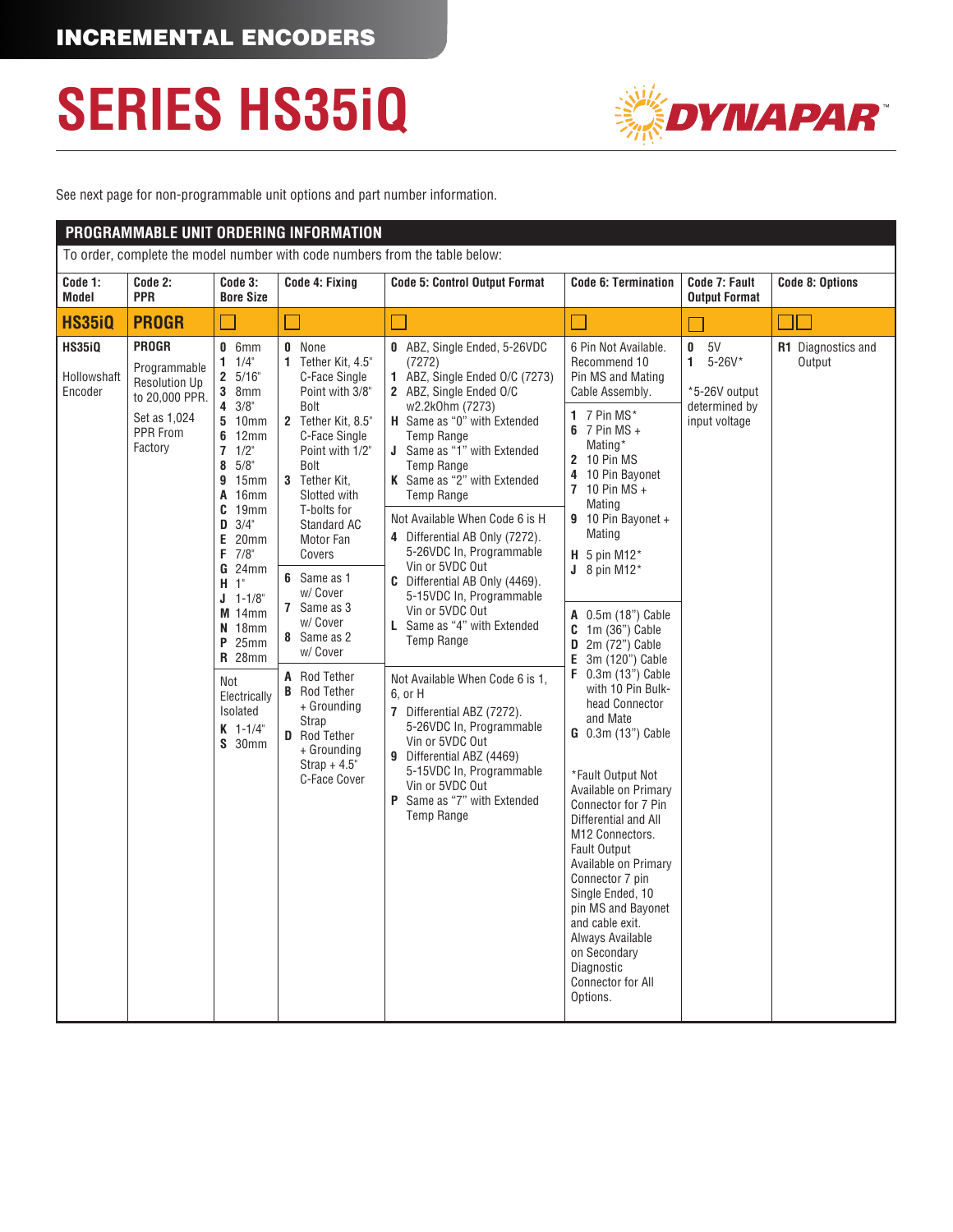

|                                         | NON PROGRAMMABLE UNIT ORDERING INFORMATION                                                         |                                                                                                                                                                                                                                                                                                                                                                                     |                                                                                                                                                                                                                                                                                                                                                                                                                                                                        |                                                                                                                                                                                                                                                                                                                                                                                                                                                                                                                                                                                                                                                                                                                                                                                                                                                                                                                                                                                                                                            |                                                                                                                                                                                                                                                                                                                                                                                                                                                                                                                                                                                                                                                                                                                                                                                                               |                                                                           |                              |  |  |
|-----------------------------------------|----------------------------------------------------------------------------------------------------|-------------------------------------------------------------------------------------------------------------------------------------------------------------------------------------------------------------------------------------------------------------------------------------------------------------------------------------------------------------------------------------|------------------------------------------------------------------------------------------------------------------------------------------------------------------------------------------------------------------------------------------------------------------------------------------------------------------------------------------------------------------------------------------------------------------------------------------------------------------------|--------------------------------------------------------------------------------------------------------------------------------------------------------------------------------------------------------------------------------------------------------------------------------------------------------------------------------------------------------------------------------------------------------------------------------------------------------------------------------------------------------------------------------------------------------------------------------------------------------------------------------------------------------------------------------------------------------------------------------------------------------------------------------------------------------------------------------------------------------------------------------------------------------------------------------------------------------------------------------------------------------------------------------------------|---------------------------------------------------------------------------------------------------------------------------------------------------------------------------------------------------------------------------------------------------------------------------------------------------------------------------------------------------------------------------------------------------------------------------------------------------------------------------------------------------------------------------------------------------------------------------------------------------------------------------------------------------------------------------------------------------------------------------------------------------------------------------------------------------------------|---------------------------------------------------------------------------|------------------------------|--|--|
|                                         | To order, complete the model number with code numbers from the table below:                        |                                                                                                                                                                                                                                                                                                                                                                                     |                                                                                                                                                                                                                                                                                                                                                                                                                                                                        |                                                                                                                                                                                                                                                                                                                                                                                                                                                                                                                                                                                                                                                                                                                                                                                                                                                                                                                                                                                                                                            |                                                                                                                                                                                                                                                                                                                                                                                                                                                                                                                                                                                                                                                                                                                                                                                                               |                                                                           |                              |  |  |
| Code 1:<br>Model                        | Code 2:<br><b>PPR</b>                                                                              | Code 3:<br><b>Bore Size</b>                                                                                                                                                                                                                                                                                                                                                         | Code 4: Fixing                                                                                                                                                                                                                                                                                                                                                                                                                                                         | <b>Code 5: Control Output Format</b>                                                                                                                                                                                                                                                                                                                                                                                                                                                                                                                                                                                                                                                                                                                                                                                                                                                                                                                                                                                                       | <b>Code 6: Termination</b>                                                                                                                                                                                                                                                                                                                                                                                                                                                                                                                                                                                                                                                                                                                                                                                    | Code 7: Fault<br><b>Output Format</b>                                     | <b>Code 8: Options</b>       |  |  |
| <b>HS35iQ</b>                           | 00000                                                                                              |                                                                                                                                                                                                                                                                                                                                                                                     |                                                                                                                                                                                                                                                                                                                                                                                                                                                                        |                                                                                                                                                                                                                                                                                                                                                                                                                                                                                                                                                                                                                                                                                                                                                                                                                                                                                                                                                                                                                                            |                                                                                                                                                                                                                                                                                                                                                                                                                                                                                                                                                                                                                                                                                                                                                                                                               |                                                                           |                              |  |  |
| <b>HS35iQ</b><br>Hollowshaft<br>Encoder | Enter Any<br>Quadrature<br>Resolution<br>(PPR) From<br>00001-20000.<br>Example:<br>$00001 = 1$ PPR | $0$ 6mm<br>$1 \t1/4$<br>2 5/16"<br>$3$ 8mm<br>$4 \frac{3}{8}$<br><b>5</b> 10mm<br>$6$ 12mm<br>$7 \frac{1}{2}$<br>$8\quad 5/8$ "<br><b>9</b> 15mm<br>A 16mm<br>$C$ 19 $mm$<br>$D \quad 3/4"$<br>$E$ 20mm<br>$F$ 7/8"<br><b>G</b> 24mm<br>$H$ 1"<br>$J$ 1-1/8"<br>$M$ 14mm<br>$N$ 18mm<br>$P$ 25mm<br><b>R</b> 28mm<br>Not<br>Electrically<br>Isolated<br>$K$ 1-1/4"<br><b>S</b> 30mm | <b>0</b> None<br>1 Tether Kit, 4.5"<br>C-Face Single<br>Point with 3/8"<br>Bolt<br>2 Tether Kit, 8.5"<br>C-Face Single<br>Point with 1/2"<br>Bolt<br>3 Tether Kit,<br>Slotted with<br>T-bolts for<br>Standard AC<br>Motor Fan<br>Covers<br>6 Same as 1<br>w/ Cover<br>7 Same as 3<br>w/ Cover<br>8 Same as 2<br>w/ Cover<br><b>A</b> Rod Tether<br><b>B</b> Rod Tether<br>+ Grounding<br>Strap<br><b>D</b> Rod Tether<br>+ Grounding<br>$Strap + 4.5"$<br>C-Face Cover | 0 ABZ, Single Ended, 5-26VDC<br>(7272)<br>1 ABZ, Single Ended O/C (7273)<br>2 ABZ, Single Ended O/C<br>w2.2k0hm (7273)<br>H Same as "0" with Extended<br><b>Temp Range</b><br>J Same as "1" with Extended<br><b>Temp Range</b><br>K Same as "2" with Extended<br>Temp Range<br>Not Available When Code 6 is H<br>4 Differential AB Only, 5-26VDC,<br>5-26VDC out (7272)<br>5 Differential AB Only, 5-26VDC<br>In, 5VDC Out (7272)<br>A Differential AB Only, 5-26VDC<br>In, 5VDC Out (4469)<br>C Differential AB Only, 5-15VDC<br>in, 5-15VDC Out (4469)<br>L Same as "4" with Extended<br><b>Temp Range</b><br>M Same as "5" with Extended<br><b>Temp Range</b><br>Not Available When Code 6 is 1.<br>6, or H<br>6 Differential ABZ, 5-26VDC In,<br>5VDC Out (7272)<br>7 Differential ABZ (7272), 5-26V<br>In, 5-26V Out<br>8 Differential ABZ, 5-26VDC In,<br>5VDC Out (4469)<br><b>9</b> Differential ABZ (4469), 5-15V<br>In, 5-15V Out<br>N Same as "6" with Extended<br><b>Temp Range</b><br>Same as "7" with Extended<br>Temp Range | 6 Pin Not Available.<br>Recommend 10<br>Pin MS and Mating<br>Cable Assembly.<br>1 $7$ Pin MS*<br>$6 \t7$ Pin MS +<br>Mating*<br>2 10 Pin MS<br>4 10 Pin Bayonet<br>7 10 Pin MS +<br>Mating<br>9 10 Pin Bayonet +<br>Mating<br>$H$ 5 pin M12*<br>$J_8$ pin M12 <sup>*</sup><br>A 0.5m (18") Cable<br>$C \quad 1m \ (36")$ Cable<br>$D$ 2m (72") Cable<br>3m (120") Cable<br>E.<br>F 0.3m (13") Cable<br>with 10 Pin Bulk-<br>head Connector<br>and Mate<br>G 0.3m (13") Cable<br>*Fault Output Not<br>Available on Primary<br>Connector for 7 Pin<br>Differential and All<br>M12 Connectors.<br><b>Fault Output</b><br>Available on Primary<br>Connector 7 pin<br>Single Ended, 10<br>pin MS and Bayonet<br>and cable exit.<br>Always Available<br>on Secondary<br>Diagnostic<br>Connector for All<br>Options. | 5V<br>0<br>$1 5-26V^*$<br>*5-26V output<br>determined by<br>input voltage | R1 Diagnostics and<br>Output |  |  |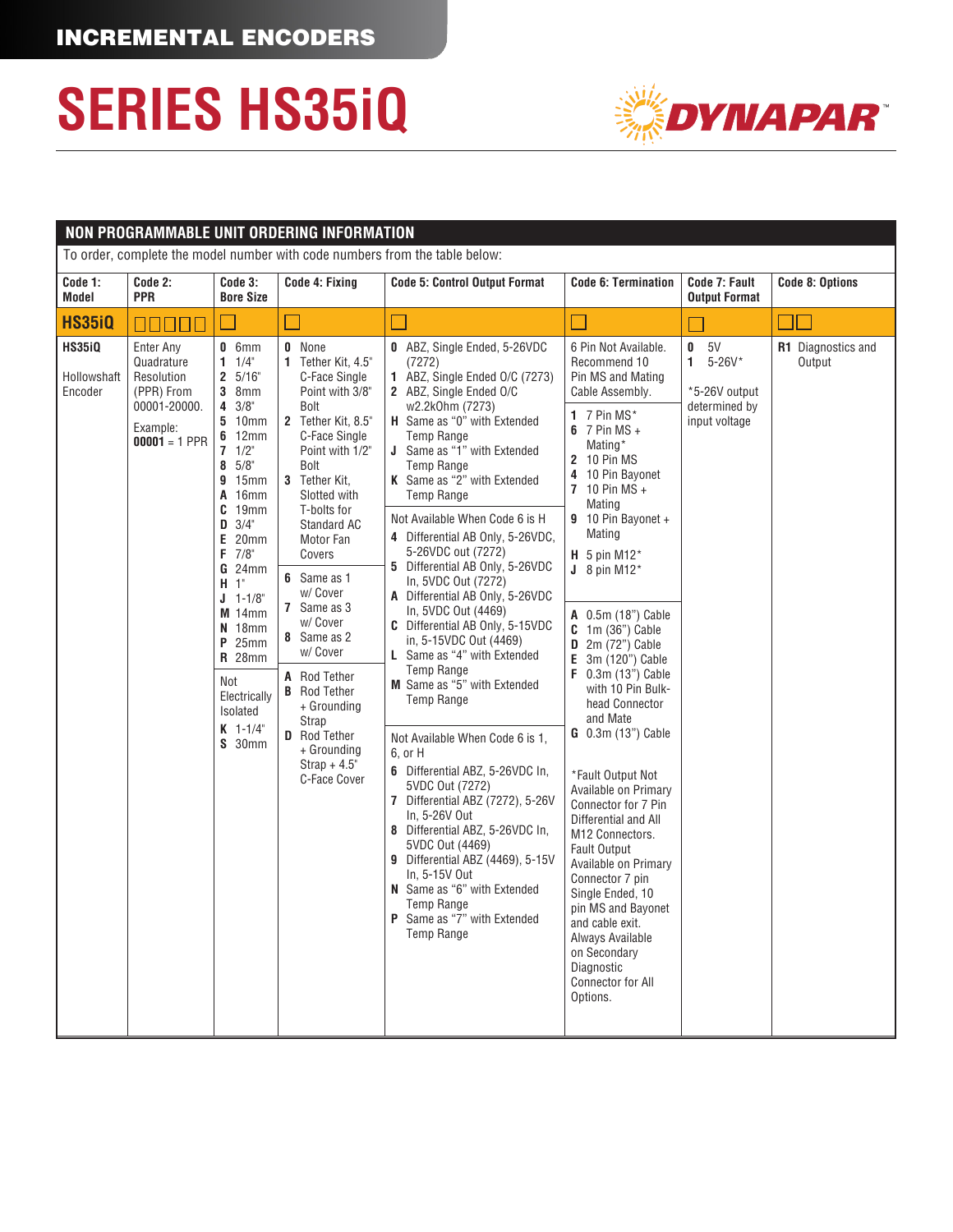

#### **COMPATIBLE ACCESSORIES**

#### **MATING CONNECTORS (NO CABLE)**

**MCN-N5** 7 pin, style MS3106A-16S-1S<br>**MCN-N6** 10 pin, style MS3106A-18-1S **MCN-N6** 10 pin, style MS3106A-18-1S **MCN-N6N4** 10 pin, NEMA4 style **MCN-B1** 10 pin bayonet, style MS3116-F12-10S

#### **ACCESSORY KITS**

| <b>114573-0001</b> Tether Kit, 4.5" C-Face Single Point with 3/8" Bolt               |
|--------------------------------------------------------------------------------------|
| <b>114574-0001</b> Tether Kit, Slotted with T-bolts for Standard AC Motor Fan Covers |
| <b>114575-0001</b> Tether Kit, 8.5" C-Face Single Point with 1/2" Bolt               |
| 118024-0001 Cover Kit, 4.5" C-Face                                                   |
| <b>118025-0001</b> Cover Kit, 8.5" C-Face                                            |
| 118026-0001 Cover Kit, Fan Cover for Standard AC Motor                               |
| <b>116233-0001</b> Rod Tether Only                                                   |
| $116233 - 0002$ Rod Tether + 56 C-Face Cover (Single)                                |
| 116233-0004 Rod Tether + Grounding Strap                                             |
| <b>118027-0004</b> Rod Tether + Grounding Strap + 4.5" C-Face Cover                  |
|                                                                                      |

#### **PRIMARY CABLE ASSEMBLIES WITH MS CONNECTOR\***

- **118019-XXXX** 7 Pin MS, Cable Assembly. For Use with Single Ended Outputs w/ Fault Output
- **108596-XXXX** 7 Pin MS, Cable Assembly. For Use with Differential Line Driver w/o Index Outputs w/o Fault Output
- **118020-XXXX** 10 Pin MS, Cable Assembly. For Use with Differential Line Driver with Index Outputs
- **118021-XXXX** 10 Pin Bayonet, Cable Assembly. For Use with Differential Line Driver with Index Outputs
- **118022-XXXX** NEMA4 10 pin MS, Cable Assembly. For Use with Differential Line Driver with Index Outputs

#### **PRIMARY CABLE ASSEMBLIES WITH M12 CONNECTOR\***

- **112859-XXXX** 5 Pin M12, Cable Assembly. For Use with Single Ended Outputs
- **112860-XXXX** 8 Pin M12, Cable Assembly. For Use with Single Ended Outputs
- **112860-XXXX** 8 Pin M12, Cable Assembly. For Use with Differential Line Driver **Outputs**

#### **DIAGNOSTIC CABLE ASSEMBLIES**

- **117995-0001** 6ft Diagnostic and Programming Cable to PC. 6 Pin MS to USB.
- **118023-XXXX** Cable Assembly for Fault Output on Secondary Connector. 6 Pin MS to Flying leads

#### **SOLID STATE RELAY**

**608793-0001** Solid State Relay for Non Isolated Use of Fault Output. 60VDC max 3A

**\*Note:** Standard cable length is 10 feet but may be ordered in any length in 5 foot increments. For example, for a 20 foot cable, replace XXXX with -0020.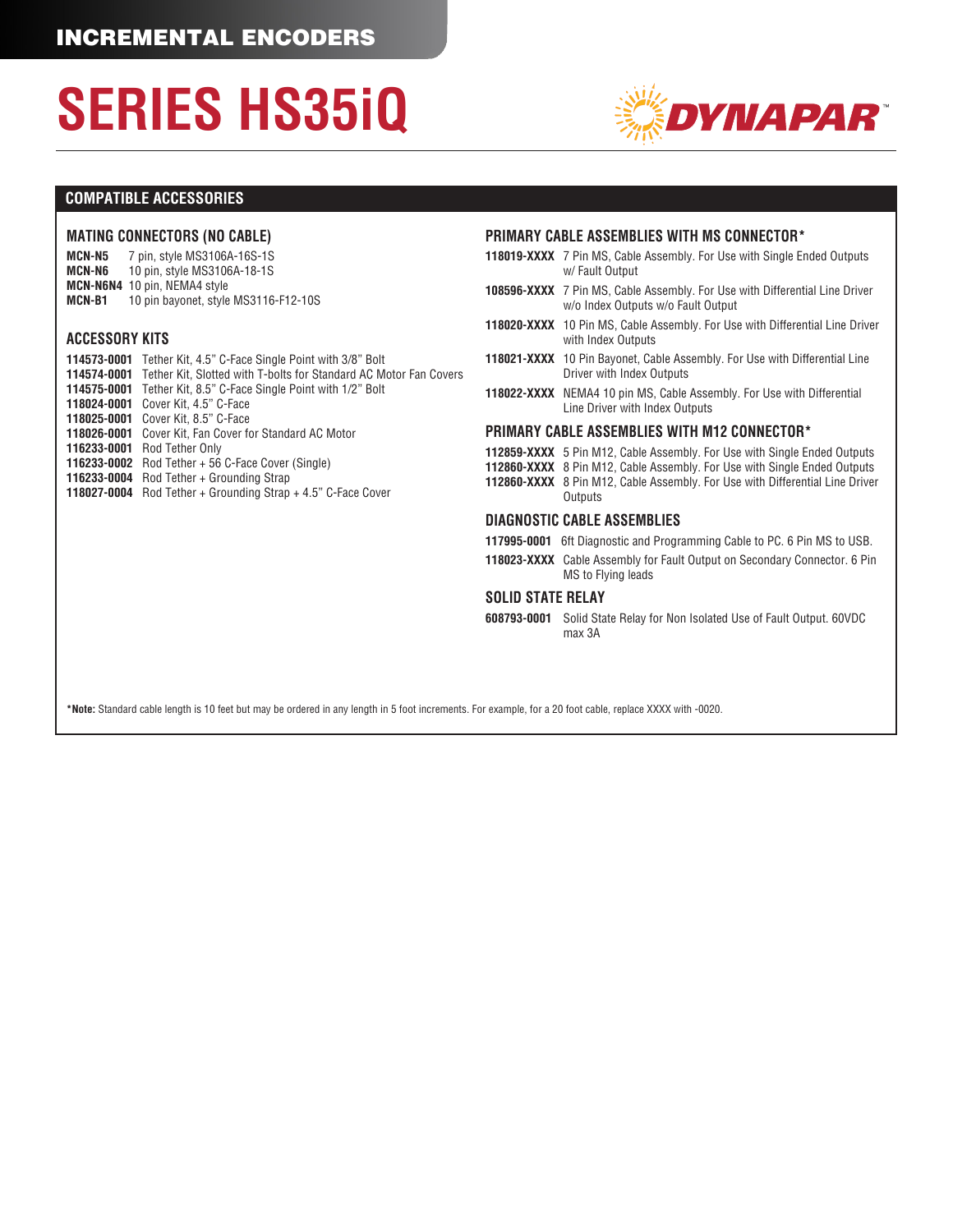

### **PRIMARY ELECTRICAL CONNECTIONS**

#### **7 & 10 PIN MS CONNECTORS AND CABLES - CODE 6 = 1 TO 9**

Connector and mate/accessory cable assembly pin numbers and wire color information is provided here for reference. Models with direct cable exit carry the same color coding as shown for each output configuration.

| <b>Encoder</b><br><b>Function</b> |     | Cable #108596-XXXX<br><b>7 Pin Differential Line</b><br><b>Driver without Index</b> | <b>Cable #118019-XXXX</b><br><b>7 Pin MS Single Ended</b> |                | Cable #118020-XXXX 10 Pin MS<br>or #118022-XXXX NEMA4 10 Pin<br>Differential w Index* |                | Cable #118021-XXXX<br><b>10 Pin MS Bayonet</b> |                   | <b>Cable Exit with</b><br><b>Seal</b> |
|-----------------------------------|-----|-------------------------------------------------------------------------------------|-----------------------------------------------------------|----------------|---------------------------------------------------------------------------------------|----------------|------------------------------------------------|-------------------|---------------------------------------|
|                                   | Pin | <b>Wire Color</b>                                                                   | Pin                                                       | Wire Color     | Pin                                                                                   | Wire Color     | Pin                                            | <b>Wire Color</b> | <b>Wire Color</b>                     |
| Sig. A                            | A   | <b>BRN</b>                                                                          | А                                                         | <b>BRN</b>     | Α                                                                                     | <b>BRN</b>     | 5                                              | <b>BRN</b>        | <b>BRN</b>                            |
| Sig. B                            | B   | <b>ORN</b>                                                                          | B                                                         | <b>ORN</b>     | B                                                                                     | <b>ORN</b>     | 8                                              | <b>ORN</b>        | <b>ORN</b>                            |
| Sig. $Z^{\star\star}$             |     |                                                                                     | C                                                         | YEL            | C                                                                                     | <b>YEL</b>     | C                                              | <b>YEL</b>        | YEL                                   |
| Power+V                           | D   | RED                                                                                 | D                                                         | <b>RED</b>     | D                                                                                     | <b>RED</b>     | D                                              | RED               | RED                                   |
| Fault                             |     |                                                                                     | E                                                         | <b>BLK/WHT</b> | E                                                                                     | <b>BLK/WHT</b> | E                                              | <b>BLK/WHT</b>    | <b>BLK/WHT</b>                        |
| Com                               | F   | <b>BLK</b>                                                                          | F                                                         | <b>BLK</b>     | F                                                                                     | <b>BLK</b>     | г                                              | <b>BLK</b>        | <b>BLK</b>                            |
| Case                              | G   | GRN                                                                                 | G                                                         | GRN            | G                                                                                     | GRN            | G                                              | GRN               | GRN                                   |
| $Sig. \overline{A}$               | C   | <b>BRN/WHT</b>                                                                      | $\hspace{0.05cm}$                                         |                | Н                                                                                     | <b>BRN/WHT</b> | Н                                              | <b>BRN/WHT</b>    | <b>BRN/WHT</b>                        |
| Sig. B                            | Е   | ORN/WHT                                                                             |                                                           |                |                                                                                       | ORN/WHT        | J                                              | ORN/WHT           | ORN/WHT                               |
| Sig. $\overline{Z}^{**}$          |     |                                                                                     |                                                           |                | J                                                                                     | YEL/WHT        | Κ                                              | YEL/WHT           | YEL/WHT                               |

**Cable Configuration:** PVC jacket, 105°C rated, overall foil shield; 3 twisted pairs 24 AWG (output signals), plus 2 twisted pairs 22 AWG (input power)

### **PRIMARY ELECTRICAL CONNECTIONS**

#### **5 & 8 PIN M12 ACCESSORY CABLES WHEN CODE 6 = H OR J**

Connector pin numbers and cable assembly wire color information is provided here for reference.

| <b>Encoder</b><br><b>Function</b> | Cable #112859-XXXX<br><b>5 Pin Single Ended</b> |            |     | Cable #112860-XXXX<br>8 Pin Single Ended | Cable #112860-XXXX<br><b>8 Pin Differential</b> |                |  |
|-----------------------------------|-------------------------------------------------|------------|-----|------------------------------------------|-------------------------------------------------|----------------|--|
|                                   | Pin                                             | Wire Color | Pin | Wire Color                               | Pin                                             | Wire Color     |  |
| Sig. A                            | 4                                               | <b>BLK</b> |     | <b>BRN</b>                               |                                                 | <b>BRN</b>     |  |
| Sig. B                            | 2                                               | <b>WHT</b> | 4   | <b>ORG</b>                               | 4                                               | <b>ORG</b>     |  |
| $Sig. Z***$                       | 5                                               | GRY        | 6   | YEL                                      | 6                                               | YEL            |  |
| Power+V                           |                                                 | <b>BRN</b> | 2   | RED                                      | 2                                               | <b>RED</b>     |  |
| Com                               | 3                                               | <b>BLU</b> | 7   | <b>BLK</b>                               | 7                                               | <b>BLK</b>     |  |
| Sig. A                            |                                                 |            |     |                                          | 3                                               | <b>BRN/WHT</b> |  |
| $Sig. \bar{B}$                    |                                                 |            |     |                                          | 5                                               | ORG/WHT        |  |
| Sig. $\overline{Z}^{**}$          |                                                 |            |     |                                          | 8                                               | YEL/WHT        |  |

**Cable Configuration:** PVC jacket, 105°C rated, overall foil shield; 24 AWG conductors, minimum

#### **Notes:**

Standard cable length is 10 feet but may be ordered in any length in 5 foot increments.

For example, for a 20 foot cable, replace -XXXX with -0020

"MS" Type mating connectors and pre-build cables are rated NEMA 12

"M12" Cable assemblies are rated IP67

\*\*Index not provided on all models. See ordering information.

\*For watertight applications, use NEMA4 10 pin cable and connector 118022-XXXX

### **DIAGNOSTIC ELECTRICAL CONNECTION**

| <b>Encoder</b><br><b>Function</b>                   | Cable #118023-XXXX<br><b>6 Pin MS to Flying Lead</b> |                   |  |  |  |  |
|-----------------------------------------------------|------------------------------------------------------|-------------------|--|--|--|--|
|                                                     | Pin                                                  | <b>Wire Color</b> |  |  |  |  |
| COM                                                 | Α                                                    | ri k              |  |  |  |  |
|                                                     | B                                                    | N/C               |  |  |  |  |
|                                                     | C                                                    | N/C               |  |  |  |  |
|                                                     | D                                                    | N/C               |  |  |  |  |
|                                                     | F<br>N/C                                             |                   |  |  |  |  |
| <b>Fault</b>                                        | F<br><b>BLK/WHT</b>                                  |                   |  |  |  |  |
| 118023-XXXX comes with an additional shield<br>wire |                                                      |                   |  |  |  |  |

| <b>Encoder Diagnostic</b> | Cable                  |
|---------------------------|------------------------|
| and Programming           | #117995-0001           |
| Cable (6ft)               | <b>6 Pin MS to USB</b> |
|                           |                        |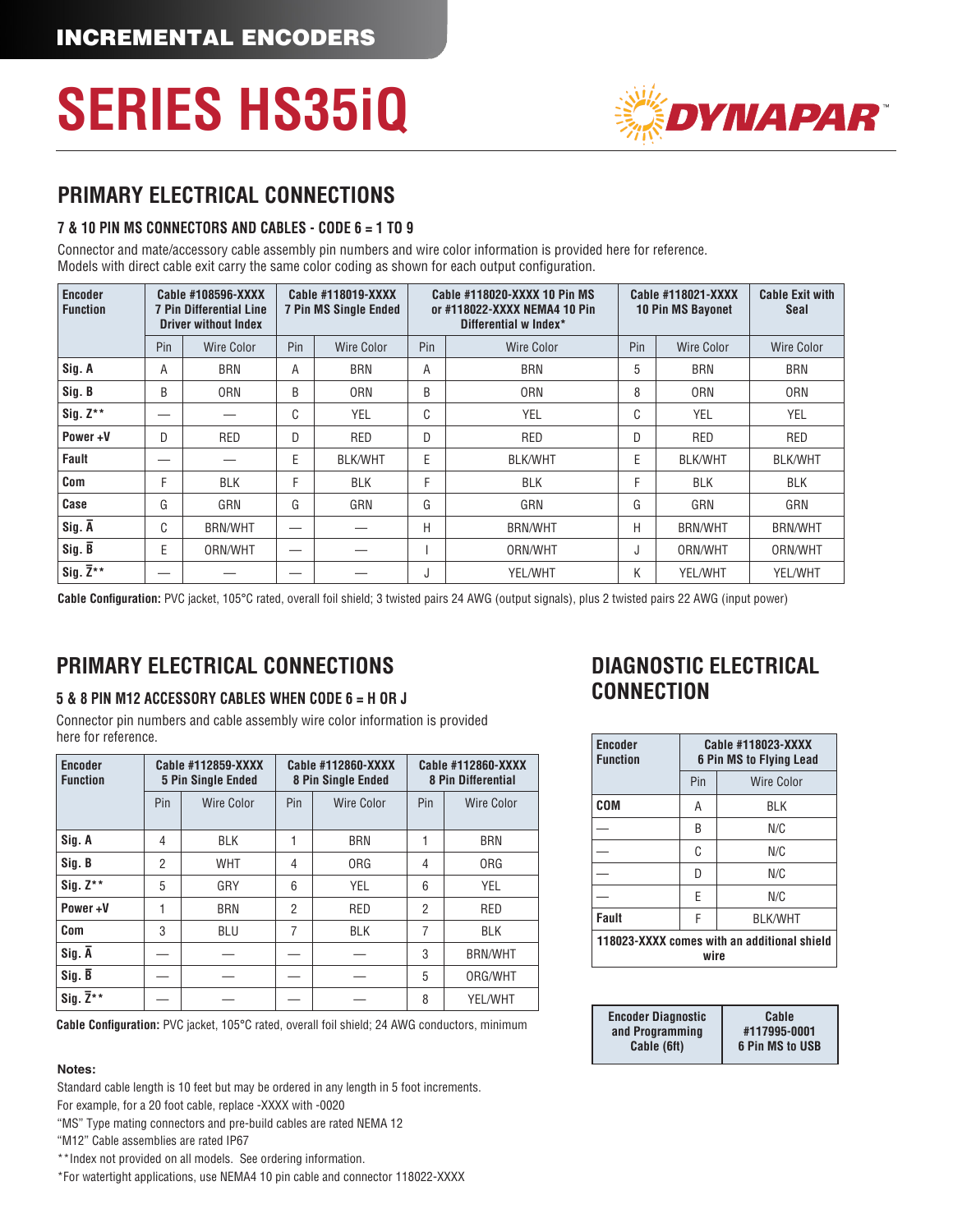**Dimensions:** inch (mm)